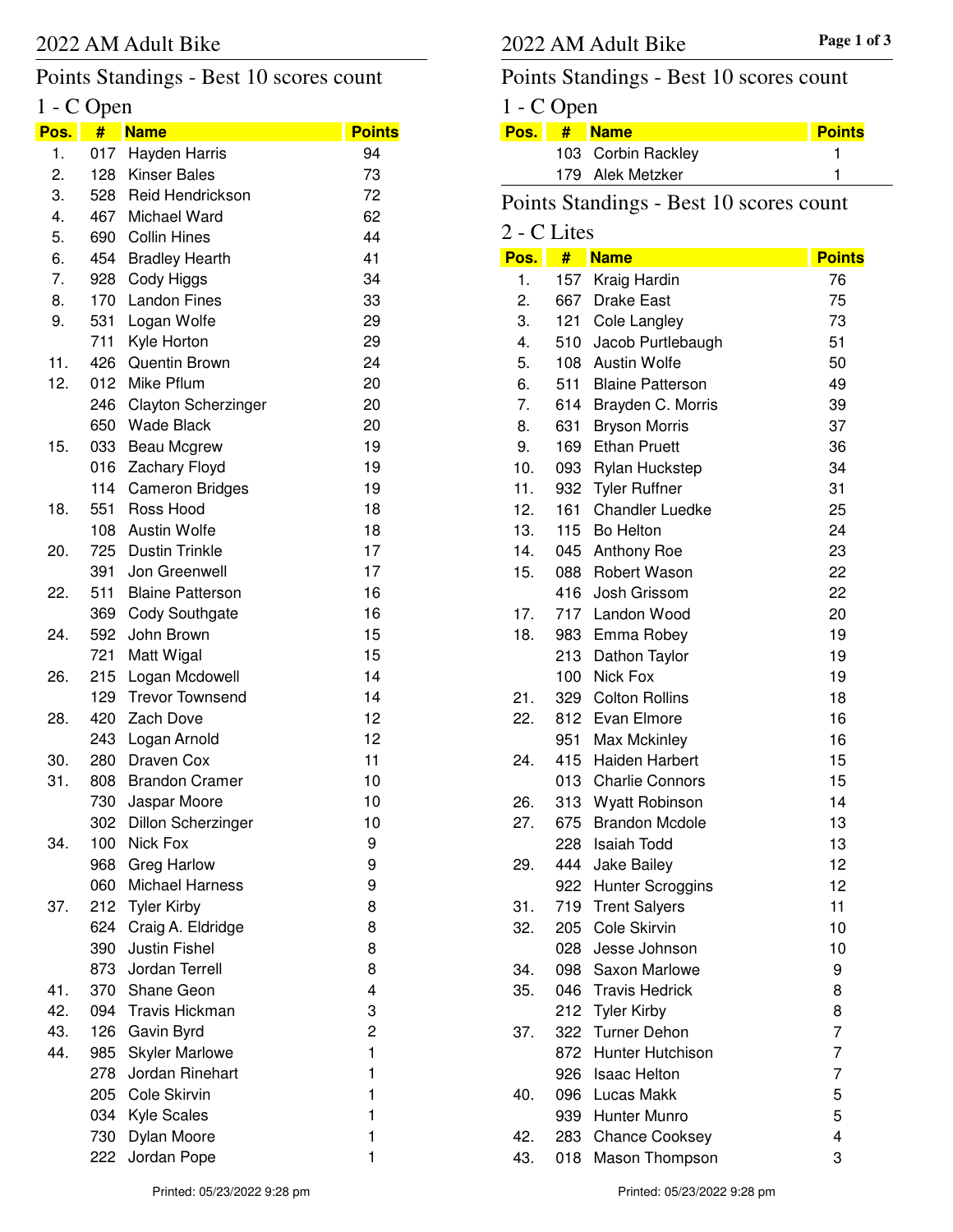#### Points Standings - Best 10 scores count

### 2 - C Lites

| Pos. | # Name               | <b>Points</b> |
|------|----------------------|---------------|
| 44.  | 513 Brayden Morris   | 2             |
|      | 365 Preston Noel     | 2             |
|      | 46. 102 Casey Miller |               |
|      | 201 Daniel Abner     |               |
|      | 152 Todd Huckstep    |               |
|      | 055 Hayden Martin    |               |
|      | 426 Quentin Brown    |               |
|      | 716 Nick Angell      |               |
|      | 113 Paul Moss        |               |
|      | 042 Griffin Pershing |               |
|      | 914 Zander Cain      |               |

#### Points Standings - Best 10 scores count

#### $3 - C$  Vet  $30 +$

| <u>Pos.</u> | #   | <b>Name</b>              | <b>Points</b> |
|-------------|-----|--------------------------|---------------|
| 1.          | 331 | <b>Codey Hawkins</b>     | 85            |
| 2.          | 119 | <b>Dustin Collier</b>    | 80            |
| 3.          |     | 738 Eric Masten          | 70            |
| 4.          | 198 | <b>Craig Stankiewicz</b> | 66            |
| 5.          | 417 | Josh Hill                | 63            |
| 6.          |     | 770 Kanan Bernhard       | 57            |
| 7.          | 736 | Jeremy Dunkley           | 48            |
| 8.          | 340 | <b>Kiley Wilkes</b>      | 31            |
| 9.          | 745 | Jordan Smiley            | 26            |
| 10.         | 681 | Jerry Baker              | 23            |
| 11.         | 461 | James Anderson           | 22            |
| 12.         | 792 | <b>Joel Dewitt</b>       | 19            |
| 13.         | 023 | <b>Kyle Davis</b>        | 17            |
| 14.         | 080 | Lance Hayden             | 16            |
| 15.         | 199 | <b>Tyler Tutterow</b>    | 15            |
| 16.         | 007 | Dathon Lawler            | 14            |
| 17.         | 162 | Adam Cooper              | 13            |
| 18.         | 366 | Joshua Ward              | 11            |
|             | 619 | Kevin D. Huff            | 11            |
|             | 741 | Norm Brossman            | 11            |
| 21.         | 421 | Dustin Woods             | 1             |
|             | 410 | Zach Spillman            | 1             |
|             | 044 | <b>Chris Gilstrap</b>    | $\mathbf{1}$  |
|             | 218 | Nick Bright              | 1             |

#### Points Standings - Best 10 scores count

### 4 - C Senior 40 +

| Pos.          | # Name           | <b>Points</b> |
|---------------|------------------|---------------|
| 1.            | 151 Sam Barrow   | 85            |
| $\mathcal{P}$ | 333 Donnie Bell  | 84            |
| 3.            | 014 Kenny Ladd   | 75            |
| $4_{\cdot}$   | 909 Chad Smith   | 49            |
| 5.            | 027 Corey Freund | 37            |
| 6.            | 022 Mike Stevens | 36.           |

#### Points Standings - Best 10 scores count

| 4 - C Senior 40 + |     |                     |               |  |
|-------------------|-----|---------------------|---------------|--|
| Pos.              | #   | <b>Name</b>         | <b>Points</b> |  |
| 7.                |     | 027 Hayden Freihaut | 22            |  |
| 8.                |     | 777 Matthew Windell | 20            |  |
| 9.                |     | 227 Justin Joseph   | 19            |  |
| 10.               |     | 955 Rick Pearson    | 17            |  |
| 11.               |     | 413 Mark Wallace    | 16            |  |
|                   | 541 | Zach Wray           | 16            |  |
| 13.               | 619 | - Kevin D. Huff     | 15            |  |
| 14.               | 314 | Chuck Murphy        | 14            |  |
| 15.               |     | 518 John Whitacre   | 1             |  |

#### Points Standings - Best 10 scores count

#### 5 - Golden Masters 60+

|  | Pos. # Name    | <b>Points</b> |
|--|----------------|---------------|
|  | 011 Ken Matway |               |

### Points Standings - Best 99 scores count

### 5 - Super Senior 50+

|              | Pos. # Name       | <b>Points</b> |
|--------------|-------------------|---------------|
| $\mathbf{1}$ | 008 Scott Justice | 50            |
|              | 2. 327 Jeff Ooley | 42            |
| 3.           | 955 Rick Pearson  | つつ            |

#### Points Standings - Best 10 scores count

#### $6 - D$  14+

| Pos. | #   | <b>Name</b>                 | <b>Points</b> |
|------|-----|-----------------------------|---------------|
| 1.   | 602 | David Gamble                | 78            |
| 2.   | 257 | <b>Tristan Wimmer</b>       | 66            |
| 3.   | 217 | Lathan Hersley              | 61            |
| 4.   | 746 | <b>Skylar Christinberry</b> | 60            |
| 5.   | 054 | Kylis Strahle               | 53            |
| 6.   | 160 | <b>Tyson Miller</b>         | 42            |
|      | 824 | <b>Clayton Tincher</b>      | 42            |
| 8.   | 555 | Alex Wessell                | 40            |
| 9.   | 242 | Korben Boller               | 37            |
| 10.  | 422 | Austin Waechter             | 36            |
|      | 637 | Cody Duncan                 | 36            |
| 12.  | 110 | Kyler Long                  | 33            |
| 13.  | 019 | Cade Morgan                 | 28            |
| 14.  | 225 | <b>Brandon Voils</b>        | 25            |
| 15.  | 288 | Hunter Wingler              | 22            |
| 16.  | 076 | <b>Tyler Patton</b>         | 21            |
| 17.  | 829 | Cole Wright                 | 20            |
| 18.  | 375 | <b>Dalton Stevens</b>       | 19            |
|      | 283 | <b>Chance Cooksey</b>       | 19            |
| 20.  | 550 | Jackson Bushong             | 18            |
|      | 538 | Gabe Lewis                  | 18            |
| 22.  | 270 | <b>Benjamin Shoultz</b>     | 17            |
|      | 747 | Tre Waggoner                | 17            |
| 24.  | 303 | Damion Mccarty              | 16            |